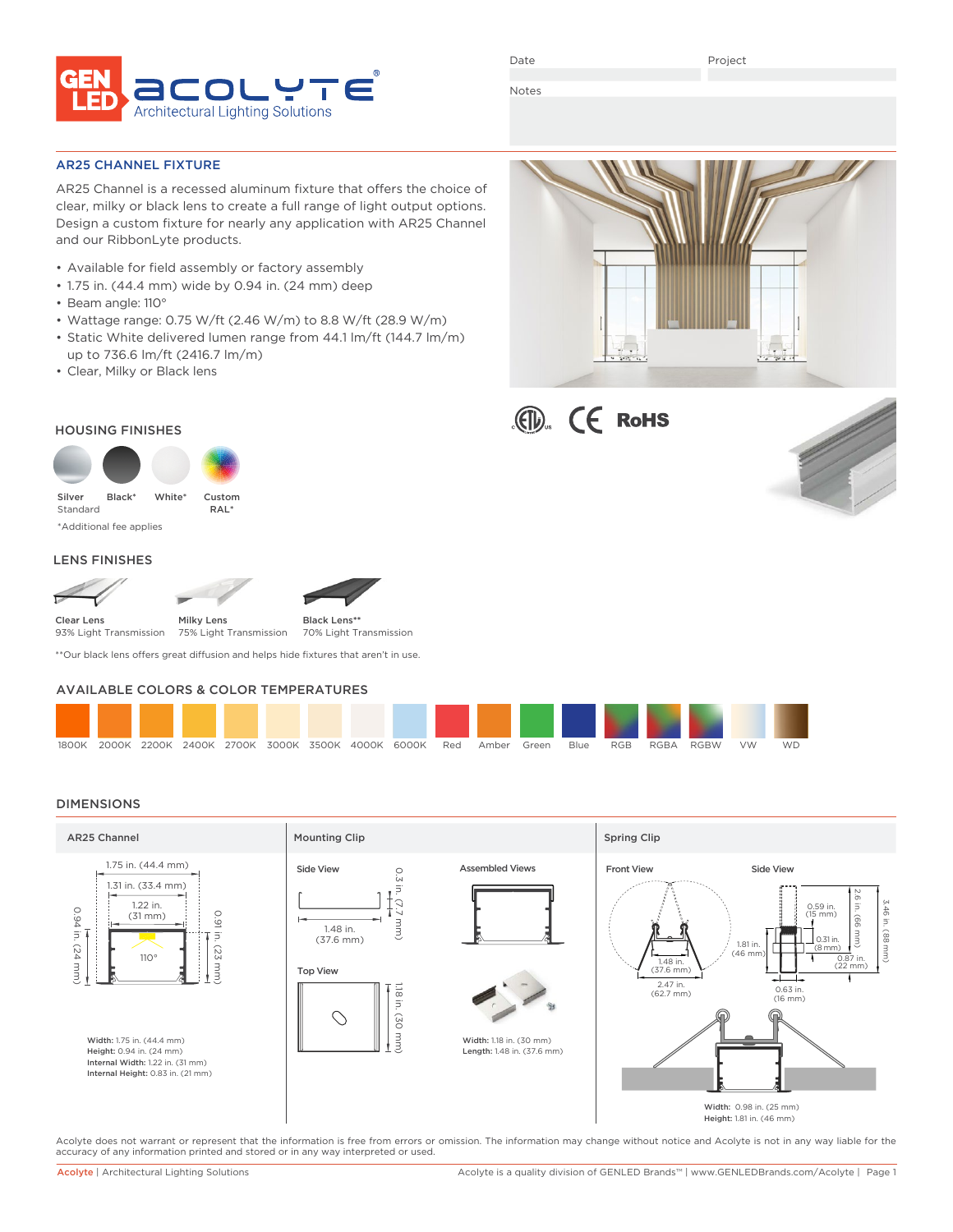

# SPECIFICATIONS

| <b>Beam Angle</b>            | 110°                                                                                                                                                                                                                                                                                                                                                                                                     |
|------------------------------|----------------------------------------------------------------------------------------------------------------------------------------------------------------------------------------------------------------------------------------------------------------------------------------------------------------------------------------------------------------------------------------------------------|
| Lens Type                    | Clear Lens, Milky Lens, Black Lens                                                                                                                                                                                                                                                                                                                                                                       |
| Length                       | Channel is sold by the foot and cut to your exact desired length. Required amount of mounting clips included.                                                                                                                                                                                                                                                                                            |
| <b>Operating Voltage</b>     | 24 <sub>V</sub>                                                                                                                                                                                                                                                                                                                                                                                          |
| Dimming                      | MLV / 0-10 Volt / Lutron Hi-Lume 1% dimming LED drivers / Lutron VIVE code compliance available / ELV / DALI / DMX                                                                                                                                                                                                                                                                                       |
| <b>Operating Temperature</b> | -40° F to 158° F (-40° C to 70° C)                                                                                                                                                                                                                                                                                                                                                                       |
| Colors                       | 1800K, 2000K, 2200K, 2400K, 2700K, 3000K, 3500K, 4000K, 6000K, Red, Amber, Green, Blue, RGB, RGBA, RGBW, VW,<br>RGBW Addressable, Warm Dim (1800K, 2000K, 2200K only available in IP20)                                                                                                                                                                                                                  |
| CRI                          | 90+ CRI (Static white only)                                                                                                                                                                                                                                                                                                                                                                              |
| Lamp Life                    | L70 at 50,000 Hours                                                                                                                                                                                                                                                                                                                                                                                      |
| MacAdam Ellipses (SDCM)      | 2-Step Binning (For Static White LEDs only)                                                                                                                                                                                                                                                                                                                                                              |
| <b>Certifications</b>        | ETL Listed: UL 2108 Issued: 2004/02/27 Ed: 1 Rev: 2014/02/24 Low Voltage Lighting Systems<br>CSA C22.2#9.0 Issued: 1996/06/01 Ed: 1 (R2011) General Requirements for Luminaries;<br>with Gen. Inst. 1: 1997, Gen Inst. 2: 1998. ROHS compliant UL 2108 - Low Voltage Lighting Systems<br>UL 8750 - Light Emitting Diode (LED) Equipment for Use in Lighting Products UL 1598 / CSA 250.0-08 - Luminaires |

# ACCESSORIES (SEE PART NUMBERS AT STEP 4 ON PAGE 3)



Reflector

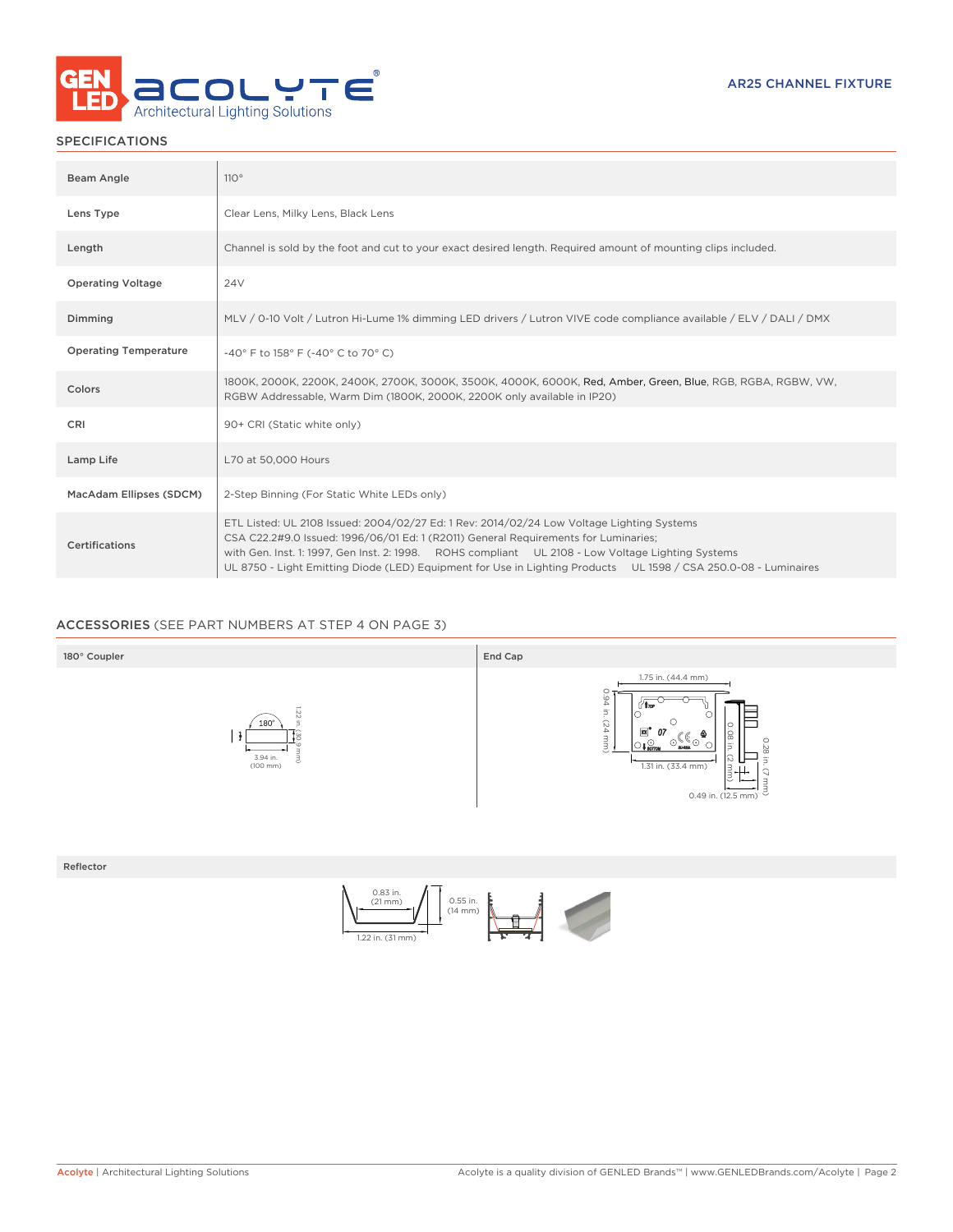

# **STEP 1 Complete Channel Part Number**

| CHANNEL                      | <b>LENS</b>                              |  | <b>HOUSING COLOR</b> |                                   | <b>MOUNTING TYPE</b>      |  |  |
|------------------------------|------------------------------------------|--|----------------------|-----------------------------------|---------------------------|--|--|
| CHAR25                       |                                          |  |                      |                                   |                           |  |  |
| <b>CHAR25 - AR25 Channel</b> | <b>BK</b> - Black Lens<br>C - Clear Lens |  | SV - Silver          | <b>WH</b> - White                 | <b>C</b> - Mounting Clips |  |  |
|                              | M - Milky Lens                           |  | <b>BK</b> - Black    | Consult factory for custom colors | <b>S</b> - Spring Clips   |  |  |

wattage colors and the color of the color color colors and the color colors of the color 0.75 - 0.75 W/ft (2.46 W/m - Static White, Static Color) 18 - 1800K VW - Variable White 1.0 - 1.0 W/ft (3.3 W/m - Variable White) 20 - 2000K RGB - Red, Green, Blue 1.5 - 1.5 W/ft (4.9 W/m - Static White, Static Color) 22 - 2200K RGB30 - Red, Green, Blue + 3000K 2.2 - 2.2 W/ft (7.2 W/m - Static White, Static Color, RGB) 24 - 2400K RGB40 - Red, Green, Blue + 4000K (5.5W only) 3.0 - 3.0 W/ft (9.8 W/m - Static White, Static Color, Variable White) 27 - 2700K RGB60 - Red, Green, Blue + 6000K 3.7 - 3.7 W/ft (12.1 W/m - Addressable RGB) 30 - 3000K RGBA - Red, Green, Blue + Amber 4.4 - 4.4 W/ft (14.4 W/m - Static White, Static Color, RGB, RGBW/RGBA) 35 - 3500K RGBW30 - RGB + 3000K Addressable 5.0 - 5.0 W/ft (16.4 W/m - Static White, Static Color) 40 - 4000K RGBW60 - RGB + 6000K Addressable 5.2 - 5.2 W/ft (17.1 W/m - Warm Dim) 60 - 6000K 2920 - Warm Dim 2900K - 2000K (IP20) 5.4 - 5.4 W/ft (17.7 W/m - Addressable RGBW) R - Red 2721 - Warm Dim 2700K - 2100K (IP65+IP68) 5.5 - 5.5 W/ft (18.0 W/m - RGBW/RGBA) <br>
A - Amber  $Z$  - Undecided\*\* 6.0 - 6.0 W/ft (19.7 W/m - Static White, Static Color, Variable White) G - Green \*\* For quotes only. Must be chosen before final order. 8.8 - 8.8 W/ft (28.9 W/m - RGB, RGBW/RGBA) B - Blue CATEGORY CRI CRI RIBBON TYPE & IP RATING RB RB - RibbonLyte 0 - Static Color, Color Changing SWS220 - Static White Series 2 IP20 RGBWADD - Addressable RGBW IP67 RGBWA20 - RGBWA10 IP20 90 - 90+ CRI Static White SWS265 - Static White Series 2 IP65 VWS220 - VW Series 2 IP20 RGBWA65 - RGBW/A IP65 SWS268 - Static White Series 2 IP68 VWS265 - VW Series 2 IP65 RGBWA68 - RGBW/A IP68 SCS220 - Static Color Series 2 IP20 VWS268 - VW Series 2 IP68 WD20 - Warm Dim IP20 SCS265 - Static Color Series 2 IP65 RGB20 - RGB IP20 WD65 - Warm Dim IP65 SCS268 - Static Color Series 2 IP68 RGB65 - RGB IP65 WD68 - Warm Dim IP68 RGBADD - Addressable RGB IP67 RGB68 - RGB IP68 **STEP 2 Complete RibbonLyte Part Number** NOTE: To ensure waterproofing standards are met, IP65, IP67, and IP68 RibbonLyte can NOT be cut in the field.

**1.** (Default) **2. 3. 4.** CONNECTION OPTIONS (See diagrams on the right) Custom Length (ft.) i dige 1 - End Feed Bare Wire Connection 4 - End Feed with IP67 Male Coupler Wire Length for 1, 2, 3: Wire Length for 4 Standard 12 in. / Custom up to 20 fe Standard 12 in. / Custom up to 20 feet 2 - Back Feed Bare Wire Connection 5 - Soldered Daisy Chain 3 - Side Feed Bare Wire Connection 6 - Daisy Chain With IP67 Couplers **5. 6.** Wire Length for 5: Wire Length for 6: Standard 3 in. / Custom up to 3 feet Standard 3 in. / Custom up to 18 in.

# **STEP 3 Complete Assembly Option & Length**

ASSEMBLY OPTION LENGTH (Standard factory assembled length up to 78 in. / 2 m)

FI - Field Assembly

FA - Factory Assembly

# **STEP 4 Add Accessories**

**ACCESSORIES** 

CHCOUP180AR25SV - 180° Coupler Silver TILTSTANDST - Tiltable Stand CHREFLCTASAWSV - Reflector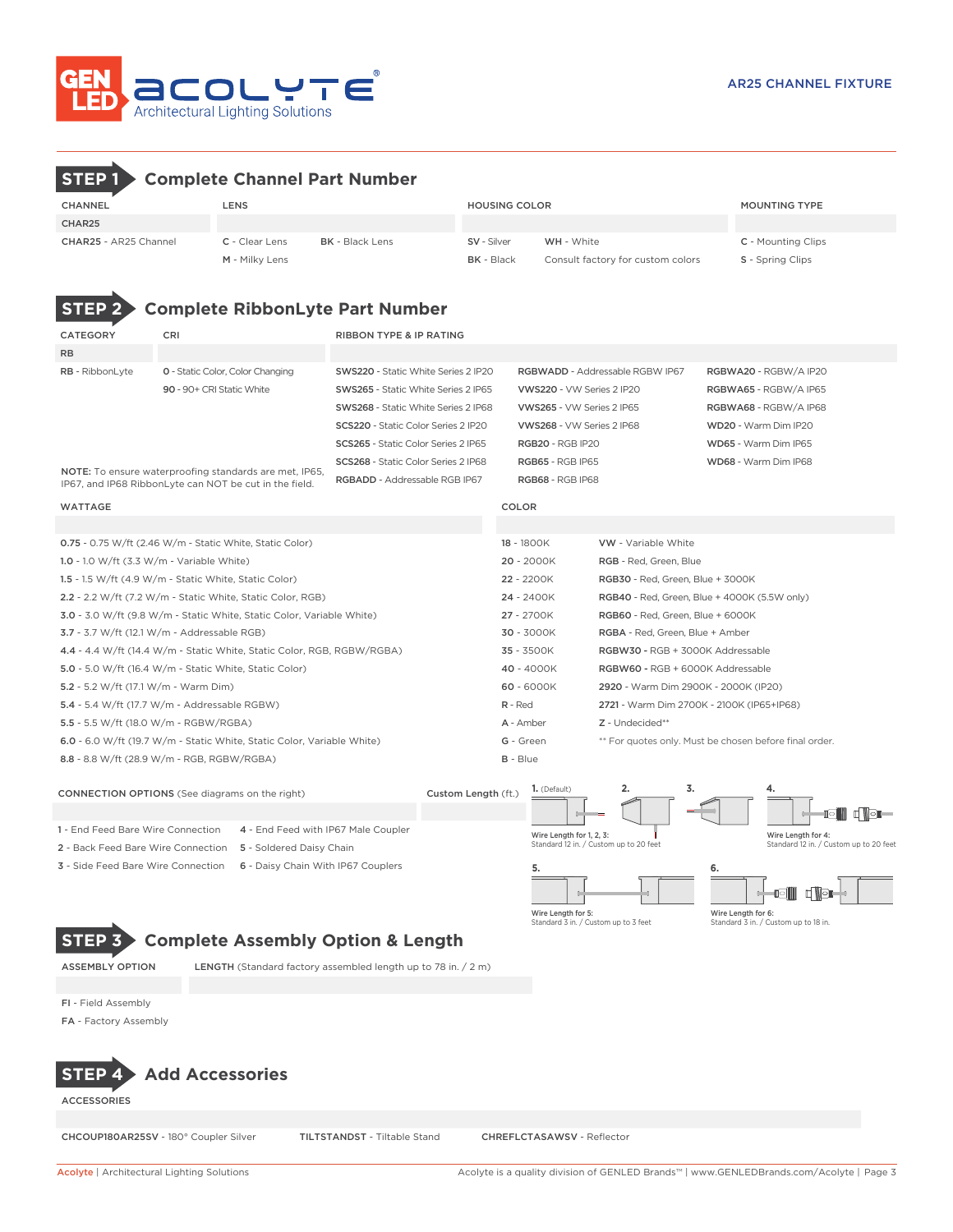

# RIBBONLYTE SPECIFICATIONS & COMPATIBILITY

|                                 |                          |                            |                |                      |                           | Delivered Lumens (lm/ft / lm/m) |                           |                                            | Compatible   |                             |              |              |
|---------------------------------|--------------------------|----------------------------|----------------|----------------------|---------------------------|---------------------------------|---------------------------|--------------------------------------------|--------------|-----------------------------|--------------|--------------|
| Available<br>Wattage            | Cuttable<br>Length       | LED<br>Pitch               | Color<br>Temp. | Im/W<br>without Lens | with<br><b>Clear Lens</b> | with<br><b>Milky Lens</b>       | with<br><b>Black Lens</b> | Max<br>Length                              | <b>IP20</b>  | with Channel<br><b>IP65</b> | <b>IP68</b>  |              |
|                                 |                          |                            | 1800K          | 84                   | 59 / 192                  | 47 / 155                        | 44/145                    |                                            |              |                             |              |              |
|                                 |                          |                            | 2000K          | 99                   | 69 / 227                  | 56/183                          | 52 / 171                  |                                            |              |                             |              |              |
|                                 |                          |                            | 2200K          | 109                  | 76 / 249                  | 61 / 201                        | 57/188                    | IP20:<br>49 ft                             |              |                             |              |              |
| 0.75<br><b>Static White</b>     | 1.97 in.                 | 48 LEDs/ft<br>(160 LEDs/m) | 2400K<br>2700K | 113                  | 79 / 259                  | 64/209                          | 59 / 195                  | (15 m)                                     |              | $\checkmark$                |              |              |
| Series 2                        | $(50$ mm $)$             |                            |                | 3000K                | 123<br>123                | 86 / 281<br>86 / 281            | 69 / 227<br>69 / 227      | 65 / 212<br>65 / 212                       | IP65/IP68:   | $\checkmark$                |              | $\checkmark$ |
|                                 |                          |                            | 3500K          | 130                  | 91 / 297                  | 73 / 240                        | 68 / 224                  | 32.8 ft<br>(10 m)                          |              |                             |              |              |
|                                 |                          |                            | 4000K          | 134                  | 93 / 307                  | 75 / 247                        | 70 / 231                  |                                            |              |                             |              |              |
|                                 |                          |                            | 6000K          | 131                  | 91 / 300                  | 74/242                          | 69/226                    |                                            |              |                             |              |              |
|                                 |                          |                            | 1800K          | 84                   | 117 / 384                 | 95 / 310                        | 88 / 289                  |                                            |              |                             |              |              |
|                                 |                          |                            | 2000K          | 98                   | 137 / 384                 | 110 / 362                       | 103 / 338                 |                                            |              |                             |              |              |
|                                 |                          |                            | 2200K          | 109                  | 152 / 499                 | 123 / 402                       | 114 / 375                 | IP20:                                      |              |                             |              |              |
| 1.5                             |                          |                            | 2400K          | 113                  | 158 / 517                 | 127 / 417                       | 119 / 389                 | 49 ft                                      |              |                             |              |              |
| <b>Static White</b>             | 1.97 in.                 | 48 LEDs/ft<br>(160 LEDs/m) | 2700K          | 123                  | 172 / 563                 | 138 / 454                       | 129/424                   | (15 m)                                     | $\checkmark$ | $\checkmark$                | $\checkmark$ |              |
| Series 2                        | $(50$ mm $)$             |                            | 3000K          | 123                  | 172/563                   | 138 / 454                       | 129/424                   | IP65/IP68:<br>32.8 ft                      |              |                             |              |              |
|                                 |                          |                            | 3500K          | 129                  | 180 / 590                 | 145 / 476                       | 135/444                   | (10 m)                                     |              |                             |              |              |
|                                 |                          |                            | 4000K          | 134                  | 187 / 613                 | 151 / 495                       | 141/462                   |                                            |              |                             |              |              |
|                                 |                          |                            | 6000K          | 131                  | 183/600                   | 147/484                         | 138 / 451                 |                                            |              |                             |              |              |
|                                 |                          |                            | 1800K          | 83                   | 170 / 557                 | 137/449                         | 128/419                   |                                            |              |                             |              |              |
|                                 |                          | 48 LEDs/ft<br>(160 LEDs/m) | 2000K          | 96                   | 196 / 644                 | 158 / 520                       | 148 / 485                 |                                            |              |                             |              |              |
|                                 |                          |                            | 2200K          | 106                  | 217 / 712                 | 175/574                         | 163 / 536                 | IP20:                                      | $\checkmark$ |                             |              |              |
| 2.2                             | 1.97 in.<br>$(50$ mm $)$ |                            | 2400K          | 111                  | 227/745                   | 183/601                         | 171 / 561                 | 42 ft<br>(12.8 m)<br>IP65/IP68:<br>32.8 ft |              | $\checkmark$                |              |              |
| <b>Static White</b>             |                          |                            | 2700K          | 120                  | 246 / 806                 | 198 / 650                       | 185 / 606                 |                                            |              |                             | $\checkmark$ |              |
| Series 2                        |                          |                            | 3000K          | 122                  | 250 / 819                 | 201/660                         | 188/616                   |                                            |              |                             |              |              |
|                                 |                          |                            | 3500K          | 127                  | 260 / 852                 | 210 / 687                       | 196 / 642                 | (10 m)                                     |              |                             |              |              |
|                                 |                          |                            | 4000K          | 133                  | 272 / 893                 | 219 / 720                       | 205 / 672                 |                                            |              |                             |              |              |
|                                 |                          |                            | 6000K          | 128                  | 262 / 859                 | 211 / 693                       | 197 / 647                 |                                            |              |                             |              |              |
|                                 |                          |                            | 1800K          | 84                   | 234/769                   | 189 / 620                       | 176 / 579                 |                                            |              |                             |              |              |
|                                 |                          |                            | 2000K          | 98                   | 273 / 897                 | 221 / 723                       | 206/675                   |                                            |              |                             |              |              |
|                                 |                          |                            | 2200K          | 108                  | 301/989                   | 243 / 797                       | 227/744                   | IP20:<br>36 ft                             |              |                             |              |              |
| 3.0<br><b>Static White</b>      | 1.97 in.                 | 48 LEDs/ft                 | 2400K<br>2700K | 109.8<br>122.9       | 306 / 1005<br>343 / 1125  | 247/811<br>277 / 907            | 231 / 756<br>258 / 847    | (11 m)                                     | $\checkmark$ | $\checkmark$                | $\checkmark$ |              |
| Series 2                        | $(50$ mm $)$             | (160 LEDs/m)               | 3000K          | 130                  | 363 / 1190                | 293 / 960                       | 273 / 896                 | IP65/IP68:                                 |              |                             |              |              |
|                                 |                          |                            | 3500K          | 133                  | 371 / 1217                | 299 / 982                       | 279 / 916                 | 32.8 ft<br>(10 m)                          |              |                             |              |              |
|                                 |                          |                            | 4000K          | 133                  | 371 / 1217                | 299 / 982                       | 279 / 916                 |                                            |              |                             |              |              |
|                                 |                          |                            | 6000K          | 128                  | 357 / 1172                | 288 / 945                       | 269 / 882                 |                                            |              |                             |              |              |
|                                 |                          |                            | 1800K          | 81                   | 331 / 1087                | 267 / 877                       | 249 / 818                 |                                            |              |                             |              |              |
|                                 |                          |                            | 2000K          | 95                   | 389 / 1275                | 314 / 1029                      | 293 / 960                 |                                            |              |                             |              |              |
|                                 |                          |                            | 2200K          | 105                  | 430 / 1410                | 347 / 1137                      | 323 / 1061                |                                            |              |                             |              |              |
| 4.4                             |                          |                            | 2400K          | 109                  | 446 / 1463                | 360 / 1180                      | 336 / 1101                |                                            |              |                             |              |              |
| <b>Static White</b>             | 1.97 in.<br>$(50$ mm $)$ | 48 LEDs/ft<br>(160 LEDs/m) | 2700K          | 122                  | 499 / 1638                | 403 / 1321                      | 376 / 1233                | 28 ft 4 in.<br>(8.64 m)                    | $\checkmark$ | $\checkmark$                | $\checkmark$ |              |
| Series 2                        |                          |                            | 3000K          | 129                  | 528 / 1732                | 426 / 1397                      | 397 / 1304                |                                            |              |                             |              |              |
|                                 |                          |                            | 3500K          | 132                  | 540 / 1772                | 436 / 1429                      | 407 / 1334                |                                            |              |                             |              |              |
|                                 |                          |                            | 4000K          | 132                  | 540 / 1772                | 436 / 1429                      | 407 / 1334                |                                            |              |                             |              |              |
|                                 |                          |                            | 6000K          | 126                  | 516 / 1692                | 416 / 1364                      | 388 / 1273                |                                            |              |                             |              |              |
|                                 |                          |                            | 1800K          | 83                   | 386 / 1266                | 311/1021                        | 291 / 953                 |                                            |              |                             |              |              |
|                                 |                          |                            | 2000K          | 98                   | 456 / 1495                | 368 / 1206                      | 343 / 1125                |                                            |              |                             |              |              |
|                                 |                          |                            | 2200K          | 107                  | 498 / 1632                | 401 / 1316                      | 375 / 1229                | IP20:<br>33 ft 4 in.                       |              |                             |              |              |
| 5.0                             | 1.4 in.                  | 68 LEDs/ft                 | 2400K          | 110                  | 511 / 1675                | 412 / 1351                      | 384 / 1261                | (10.1 m)                                   |              |                             |              |              |
| <b>Static White</b><br>Series 2 | $(35.7 \, \text{mm})$    | (224 LEDs/m)               | 2700K          | 123                  | 571/1875                  | 461 / 1512                      | 430 / 1411                | IP65/IP68:                                 | $\checkmark$ | $\checkmark$                | $\checkmark$ |              |
|                                 |                          |                            | 3000K          | 130                  | 605 / 1983                | 488 / 1599                      | 455 / 1493                | 32.8 ft                                    |              |                             |              |              |
|                                 |                          |                            | 3500K          | 133                  | 618 / 2029                | 499 / 1636                      | 466 / 1527                | (10 m)                                     |              |                             |              |              |
|                                 |                          |                            | 4000K          | 133                  | 618 / 2029                | 499 / 1636                      | 466 / 1527                |                                            |              |                             |              |              |
|                                 |                          |                            | 6000K          | 127                  | 591 / 1937                | 476 / 1562                      | 445 / 1458                |                                            |              |                             |              |              |

Acolyte | Architectural Lighting Solutions Acolyte is a quality division of GENLED Brands™ | www.GENLEDBrands.com/Acolyte | Page 4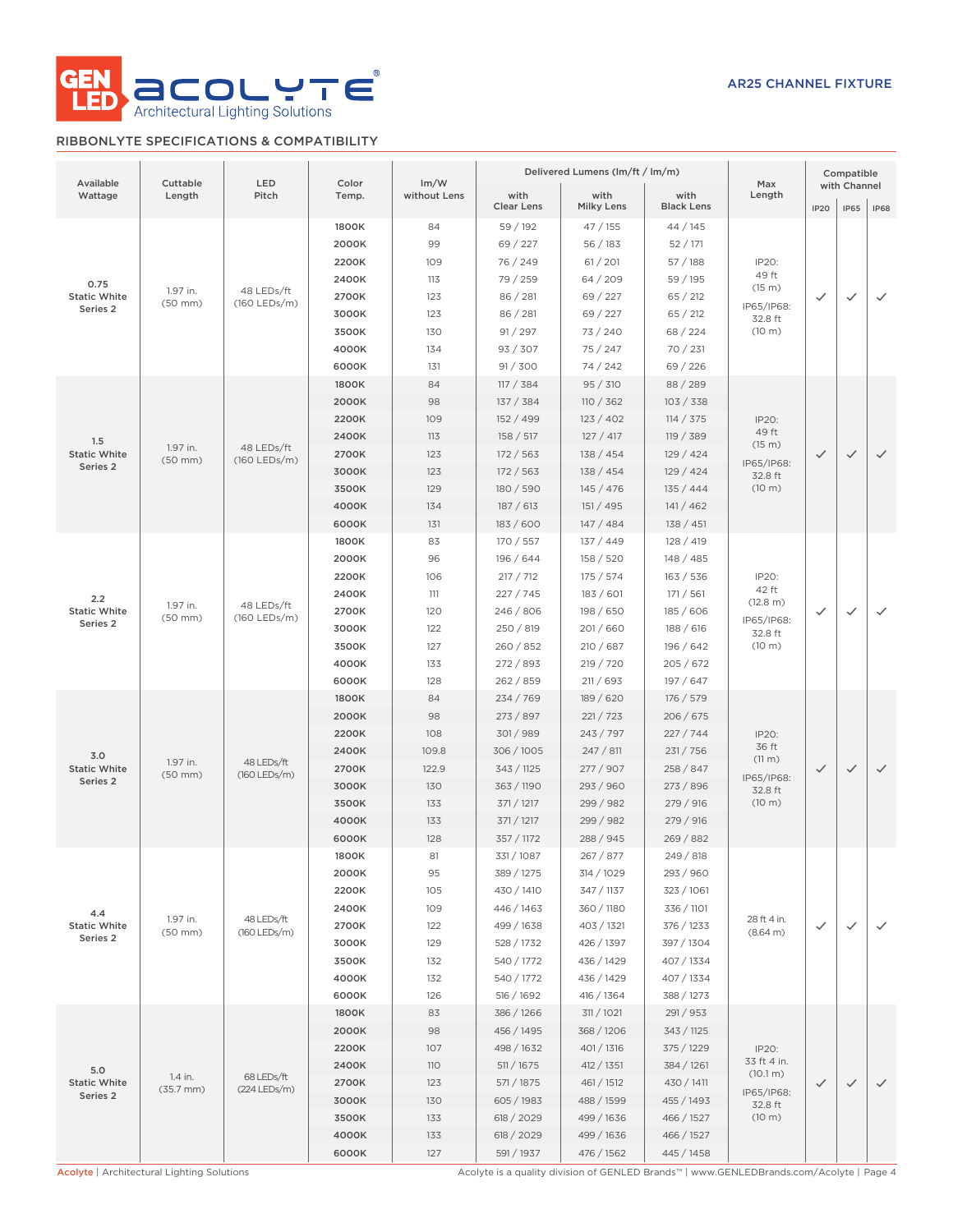

# RIBBONLYTE SPECIFICATIONS & COMPATIBILITY

| Available                         | Cuttable                         | LED                           | Color                                              | Im/W         |                           | Delivered Lumens (lm/ft / lm/m) | Max                       | Compatible<br>with Channel |              |              |              |              |
|-----------------------------------|----------------------------------|-------------------------------|----------------------------------------------------|--------------|---------------------------|---------------------------------|---------------------------|----------------------------|--------------|--------------|--------------|--------------|
| Wattages                          | Length                           | Pitch                         | Temp.                                              | without Lens | with<br><b>Clear Lens</b> | with<br><b>Milky Lens</b>       | with<br><b>Black Lens</b> | Length                     | <b>IP20</b>  | <b>IP65</b>  | <b>IP68</b>  |              |
|                                   |                                  |                               | 1800K                                              | 82           | 458 / 1501                | 369 / 1211                      | 344 / 1130                |                            |              |              |              |              |
|                                   |                                  |                               | 2000K                                              | 95           | 530 / 1739                | 428 / 1403                      | 399 / 1309                |                            |              |              |              |              |
|                                   |                                  |                               | 2200K                                              | 106          | 591 / 1941                | 477 / 1565                      | 445 / 1461                |                            |              |              |              |              |
| 6.0                               |                                  |                               | 2400K                                              | 109          | 608 / 1995                | 491/1609                        | 458 / 1502                |                            |              |              |              |              |
| <b>Static White</b>               | 1.4 in.<br>$(35.7 \, \text{mm})$ | 68 LEDs/ft<br>(224 LEDs/m)    | 2700K                                              | 122          | 681 / 2233                | 549 / 1801                      | 512 / 1681                | 28 ft<br>(8.5 m)           | $\checkmark$ | $\checkmark$ | $\checkmark$ |              |
| Series <sub>2</sub>               |                                  |                               |                                                    | 3000K        | 129                       | 720 / 2362                      | 581 / 1905                | 542 / 1778                 |              |              |              |              |
|                                   |                                  |                               | 3500K                                              | 132          | 737 / 2417                | 594 / 1949                      | 554 / 1819                |                            |              |              |              |              |
|                                   |                                  |                               |                                                    |              | 4000K                     | 132                             | 737 / 2417                | 594 / 1949                 | 554 / 1819   |              |              |              |
|                                   |                                  |                               | 6000K                                              | 126          | 703 / 2307                | 567 / 1860                      | 529 / 1736                |                            |              |              |              |              |
|                                   |                                  |                               | Red                                                | 41           | 29/94                     | 23/76                           | 22/71                     | IP20:                      |              |              |              |              |
| 0.75                              | 1.97 in.                         | 48 LEDs/ft                    | Green                                              | 175          | 122/400                   | 98 / 323                        | 92 / 301                  | 49 ft<br>(15 m)            |              |              |              |              |
| <b>Static Color</b><br>Series 2   | $(50$ mm $)$                     | (160 LEDs/m)                  | <b>Blue</b>                                        | 19           | 13/43                     | 11 / 35                         | 10/33                     | IP65/IP68:                 | $\checkmark$ | $\checkmark$ | $\checkmark$ |              |
|                                   |                                  |                               | Amber                                              | 34           | 24/78                     | 19/63                           | 18/59                     | 32.8 ft<br>(10 m)          |              |              |              |              |
|                                   |                                  |                               | Red                                                | 42           | 59 / 192                  | 47 / 155                        | 44 / 145                  | IP20:                      |              |              |              |              |
| 1.5                               | 1.97 in.                         | 48 LEDs/ft                    | Green                                              | 160          | 223 / 732                 | 180 / 591                       | 168 / 551                 | 49 ft<br>(15 m)            |              |              |              |              |
| <b>Static Color</b><br>Series 2   | $(50$ mm $)$                     | (160 LEDs/m)                  |                                                    | Blue         | 18                        | 25/82                           | 20/66                     | 19/62                      | IP65/IP68:   | $\checkmark$ | $\checkmark$ | $\checkmark$ |
|                                   |                                  |                               | Amber                                              | 34           | 47 / 156                  | 38 / 125                        | 36 / 117                  | 32.8 ft<br>(10 m)          |              |              |              |              |
|                                   |                                  | 48 LEDs/ft<br>(160 LEDs/m)    | Red                                                | 42           | 86 / 282                  | 69/227                          | 65 / 212                  | IP20:                      |              |              |              |              |
| 2.2                               | 1.97 in.                         |                               | Green                                              | 145          | 297 / 973                 | 239 / 785                       | 223 / 733                 | 42 ft<br>(12.8 m)          |              |              |              |              |
| <b>Static Color</b><br>Series 2   | $(50$ mm $)$                     |                               | <b>Blue</b>                                        | 18           | 37/121                    | 30 / 97                         | 28/91                     | IP65/IP68:                 | $\checkmark$ | $\checkmark$ | $\checkmark$ |              |
|                                   |                                  |                               | Amber                                              | 34           | 70/228                    | 56/184                          | 52/172                    | 32.8 ft<br>(10 m)          |              |              |              |              |
|                                   |                                  | 48 LEDs/ft<br>(160 LEDs/m)    | Red                                                | 40           | 112 / 366                 | 90 / 295                        | 84 / 267                  |                            |              |              |              |              |
| 3.0                               | 1.97 in.                         |                               | Green                                              | 127          | 354 / 1162                | 286 / 937                       | 267 / 875                 | 32.8 ft                    |              |              |              |              |
| <b>Static Color</b><br>Series 2   | $(50$ mm $)$                     |                               |                                                    | Blue         | 25                        | 70 / 229                        | 56/185                    | 53/172                     | (10 m)       | $\checkmark$ | $\checkmark$ | $\checkmark$ |
|                                   |                                  |                               | Amber                                              | 29           | 81 / 265                  | 65 / 214                        | 61/200                    |                            |              |              |              |              |
|                                   |                                  |                               | Red                                                | 38           | 155 / 510                 | 125/411                         | 117 / 384                 |                            |              |              |              |              |
| 4.4                               | 1.97 in.                         | 48 LEDs/ft<br>(160 LEDs/m)    | Green                                              | 117          | 479 / 1571                | 386 / 1267                      | 360 / 1182                | 29 ft                      |              |              |              |              |
| <b>Static Color</b><br>Series 2   | $(50$ mm $)$                     |                               | <b>Blue</b>                                        | 24           | 98 / 322                  | 79 / 260                        | 74/243                    | (8.8 m)                    | $\checkmark$ | $\checkmark$ | $\checkmark$ |              |
|                                   |                                  |                               | Amber                                              | 25           | 102 / 336                 | 83 / 271                        | 77/253                    |                            |              |              |              |              |
|                                   |                                  |                               | Red                                                | 37           | 172 / 564                 | 139 / 455                       | 130 / 425                 |                            |              |              |              |              |
| 5.0                               | 1.4 in.                          | 68 LEDs/ft                    | Green                                              | 116          | 539 / 1770                | 435 / 1427                      | 406 / 1332                | 30 ft                      |              |              |              |              |
| <b>Static Color</b><br>Series 2   | $(35.7 \, \text{mm})$            | (224 LEDs/m)                  | Blue                                               | 24           | 112 / 366                 | 90 / 295                        | 84 / 276                  | (9.14 m)                   | $\checkmark$ | ✓            | $\checkmark$ |              |
|                                   |                                  |                               | Amber                                              | 26           | 121 / 397                 | 98 / 320                        | 91 / 299                  |                            |              |              |              |              |
|                                   |                                  |                               | Red                                                | 37           | 206 / 677                 | 167 / 546                       | 155 / 510                 |                            |              |              |              |              |
| 6.0                               | 1.4 in.                          | 68 LEDs/ft                    | Green                                              | 113          | 631/2069                  | 509/1668                        | 475 / 1557                | 28 ft                      |              |              |              |              |
| <b>Static Color</b><br>Series 2   | $(35.7 \, \text{mm})$            | (224 LEDs/m)                  | Blue                                               | 23           | 128 / 421                 | 104 / 340                       | 97 / 317                  | (8.5 m)                    | $\checkmark$ | $\checkmark$ | $\checkmark$ |              |
|                                   |                                  |                               | Amber                                              | 24           | 134 / 439                 | 108 / 354                       | 101 / 331                 |                            |              |              |              |              |
| 1.0<br>Variable White<br>Series 2 | 1.97 in.<br>(50 mm)              | 42 LEDs/ft (140<br>$LEDs/m$ ) | 2000K<br>$\begin{array}{c} + \end{array}$<br>6500K | 85           | 79 / 259                  | 64 / 209                        | 60/195                    | 32.8 ft<br>(10 m)          | $\checkmark$ | $\checkmark$ | $\checkmark$ |              |
| 3.0<br>Variable White<br>Series 2 | 1.97 in.<br>$(50$ mm $)$         | 42 LEDs/ft (140<br>$LEDs/m$ ) | 2000K<br>$+$<br>6500K                              | 80           | 223 / 732                 | 180 / 591                       | 168 / 551                 | 32.8 ft<br>(10 m)          | $\checkmark$ | $\checkmark$ | $\checkmark$ |              |
| 6.0<br>Variable White<br>Series 2 | 1.97 in.<br>(50 mm)              | 42 LEDs/ft (140<br>$LEDs/m$ ) | 2000K<br>$\begin{array}{c} + \end{array}$<br>6500K | 75           | 419 / 1373                | 338 / 1107                      | 315 / 1033                | 32.8 ft<br>(10 m)          | $\checkmark$ | ✓            | $\checkmark$ |              |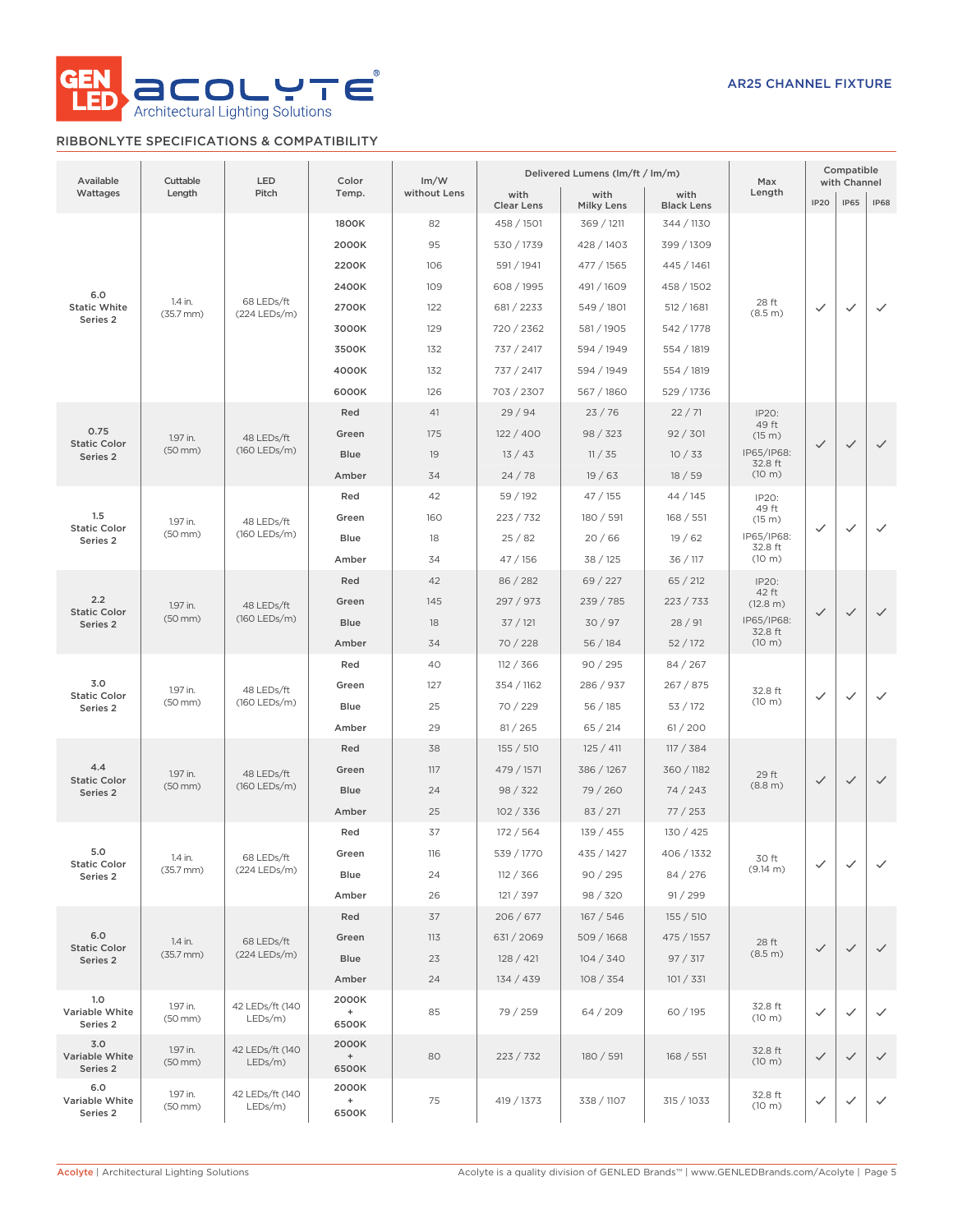

# RIBBONLYTE SPECIFICATIONS & COMPATIBILITY

| Available          | Cuttable                         | LED                         | Color                     | Im/W         |                           | Delivered Lumens (lm/ft / lm/m) |                           | Max                                | Compatible<br>with Channel |              |                             |
|--------------------|----------------------------------|-----------------------------|---------------------------|--------------|---------------------------|---------------------------------|---------------------------|------------------------------------|----------------------------|--------------|-----------------------------|
| Wattages           | Length                           | Pitch                       | Temp.                     | without Lens | with<br><b>Clear Lens</b> | with<br><b>Milky Lens</b>       | with<br><b>Black Lens</b> | Length                             | <b>IP20</b>                | <b>IP65</b>  | <b>IP68</b>                 |
| 2.2<br><b>RGB</b>  | 6.55 in. (166.4)<br>mm)          | 9 LEDs/ft<br>$(30$ LEDs/m)  | <b>RGB</b>                | 37           | 76 / 248                  | 61 / 200                        | 57 / 187                  | 19 ft 7.9 in.<br>(6 <sub>m</sub> ) | ✓                          | $\checkmark$ | $\checkmark$                |
| 4.4<br><b>RGB</b>  | 3.94 in.<br>$(100$ mm $)$        | 18 LEDs/ft<br>$(60$ LEDs/m) | <b>RGB</b>                | 37           | 76 / 249                  | 61 / 200                        | 57 / 187                  | 19 ft 7.9 in.<br>(6 <sub>m</sub> ) | $\checkmark$               | $\checkmark$ | $\checkmark$                |
| 8.8<br><b>RGB</b>  | 1.97 in.<br>$(50$ mm $)$         | 18 LEDs/ft<br>$(60$ LEDs/m) | <b>RGB</b>                | 37           | 303 / 993                 | 244 / 801                       | 228 / 748                 | 19 ft 7.9 in.<br>(6 <sub>m</sub> ) | $\checkmark$               | $\checkmark$ | $\checkmark$                |
| 4.4<br><b>RGBW</b> | 6.55 in. (166.4<br>mm)           | 18 LEDs/ft<br>$(60$ LEDs/m) | <b>RGBW</b>               | 65           | 266 / 873                 | 215 / 704                       | 57/187                    | 19 ft 7.9 in.<br>(6 <sub>m</sub> ) | $\checkmark$               | $\checkmark$ | $\checkmark$                |
| 4.4<br><b>RGBA</b> | 6.55 in. (166.4<br>mm)           | 18 LEDs/ft<br>$(60$ LEDs/m) | <b>RGBA</b>               | 33           | 135 / 443                 | 109 / 357                       | 200 / 657                 | 19 ft 7.9 in.<br>(6 <sub>m</sub> ) | $\checkmark$               | $\checkmark$ | $\checkmark$                |
| 5.5<br>4-in-1 RGBW | 3.94 in.<br>$(100$ mm $)$        | 18 LEDs/ft<br>$(60$ LEDs/m) | <b>RGBW</b>               | 51           | 261 / 856                 | 210 / 690                       | 196 / 644                 | 19 ft 7.9 in.<br>(6 <sub>m</sub> ) | $\checkmark$               | $\checkmark$ | $\checkmark$                |
| 5.5<br>4-in-1 RGBA | 3.94 in.<br>$(100$ mm $)$        | 18 LEDs/ft<br>(60 LEDs/m)   | <b>RGBA</b>               | 27           | 138 / 453                 | 111 / 365                       | 104 / 341                 | 19 ft 7.9 in.<br>(6 <sub>m</sub> ) | $\checkmark$               | $\checkmark$ | $\checkmark$                |
| 8.8<br><b>RGBW</b> | 3.94 in.<br>$(100 \, \text{mm})$ | 36 LEDs/ft<br>(120 LEDs/m)  | <b>RGBW</b>               | 61           | 499.2 / 1638              | 402.6 / 1321                    | 375.8 / 1233              | 19 ft 7.9 in.<br>(6 <sub>m</sub> ) | $\checkmark$               | $\checkmark$ | $\checkmark$                |
| 8.8<br><b>RGBA</b> | 3.94 in.<br>$(100$ mm $)$        | 36 LEDs/ft<br>(120 LEDs/m)  | <b>RGBA</b>               | 22           | 180.1 / 591               | 145.2 / 476                     | 135.5 / 445               | 19 ft 7.9 in.<br>(6 <sub>m</sub> ) | $\checkmark$               | $\checkmark$ | $\checkmark$                |
|                    |                                  |                             | Red                       | 18.5         | 17/56                     | 14/45.9                         | 13/42                     |                                    |                            |              |                             |
| RGB<br>Addressable | 3.94 in.<br>$(100$ mm $)$        | 18 LEDs/ft<br>$(60$ LEDs/m) | Green                     | 45.6         | 42 / 139                  | 34 / 111.5                      | 32/105                    | 16 ft 5 in.<br>(5 <sub>m</sub> )   | N/A                        | N/A          | $\checkmark$<br><b>IP67</b> |
|                    |                                  |                             | Blue                      | 11.1         | 10/34                     | 8/25                            | 8/25                      |                                    |                            |              |                             |
|                    |                                  |                             | All<br>Red                | 89<br>20.3   | 83 / 272<br>19/62         | 67 / 219.8<br>15/49.2           | 62/204<br>14/47           |                                    |                            |              |                             |
|                    |                                  |                             | Green                     | 51.3         | 48 / 157                  | 38 / 124.6                      | 36/18                     |                                    |                            |              |                             |
| RGBW               | 3.94 in.                         | 18 LEDs/ft                  | Blue                      | 10.8         | 10/33                     | 8/25                            | 8/25                      | 16 ft 5 in.                        | N/A                        | N/A          | $\checkmark$                |
| Addressable        | $(100$ mm $)$                    | (60 LEDs/m)                 | White                     | 51.3         | 48 / 157                  | 38 / 124.6                      | 36/118                    | (5 <sub>m</sub> )                  |                            |              | <b>IP67</b>                 |
|                    |                                  |                             | All                       | 167.4        | 156 / 511                 | 126 / 413.3                     | 117 / 384                 |                                    |                            |              |                             |
| 5.2<br>Warm Dim    | 3.94 in.<br>$(100$ mm)           | 36 LEDs/ft<br>(120 LEDs/m)  | <b>WARM</b><br><b>DIM</b> | 55           | 266 / 873                 | 215 / 704                       | 200/657                   | 16 ft 4 in.<br>(5 <sub>m</sub> )   | $\checkmark$               | $\checkmark$ | $\checkmark$                |

# DIODE VISIBILITY CHART (Data below applies to installations with Milky lens only)

|                                    |                                                      |                                    | No Visible Diode = $N$             |                                    |                                    |                                    |                                    |                                    |                                    | With Visible Diode = $Y$           |                                |  |
|------------------------------------|------------------------------------------------------|------------------------------------|------------------------------------|------------------------------------|------------------------------------|------------------------------------|------------------------------------|------------------------------------|------------------------------------|------------------------------------|--------------------------------|--|
|                                    | <b>Static White &amp; Static Color</b><br>RibbonLyte |                                    |                                    | <b>Color Changing RibbonLyte</b>   |                                    |                                    |                                    |                                    |                                    |                                    |                                |  |
| 0.75/1.5/2.2                       | 3.0/4.4                                              | 5.0/6.0                            | 2.2<br><b>RGB</b>                  | 4.4<br><b>RGB</b>                  | 8.8<br><b>RGB</b>                  | 4.4<br>RGBW/A                      | 5.5<br>$4$ -in-1<br>RGBW/A         | 8.8<br>RGBW/A                      | Warm<br><b>Dim</b>                 | Variable<br>White                  | <b>RGB/RGBW</b><br>Addressable |  |
| IP2O<br><b>IP65</b><br><b>IP68</b> | IP2O<br><b>IP65</b><br><b>IP68</b>                   | IP2O<br><b>IP65</b><br><b>IP68</b> | IP20<br><b>IP65</b><br><b>IP68</b> | IP2O<br><b>IP65</b><br><b>IP68</b> | IP2O<br><b>IP65</b><br><b>IP68</b> | IP2O<br><b>IP65</b><br><b>IP68</b> | IP2O<br><b>IP65</b><br><b>IP68</b> | IP2O<br><b>IP65</b><br><b>IP68</b> | IP2O<br><b>IP65</b><br><b>IP68</b> | IP20<br><b>IP65</b><br><b>IP68</b> | <b>IP67</b>                    |  |
| N                                  | N                                                    | N                                  | N                                  | N                                  | N                                  | N                                  | N                                  | N                                  | N                                  | N                                  | N                              |  |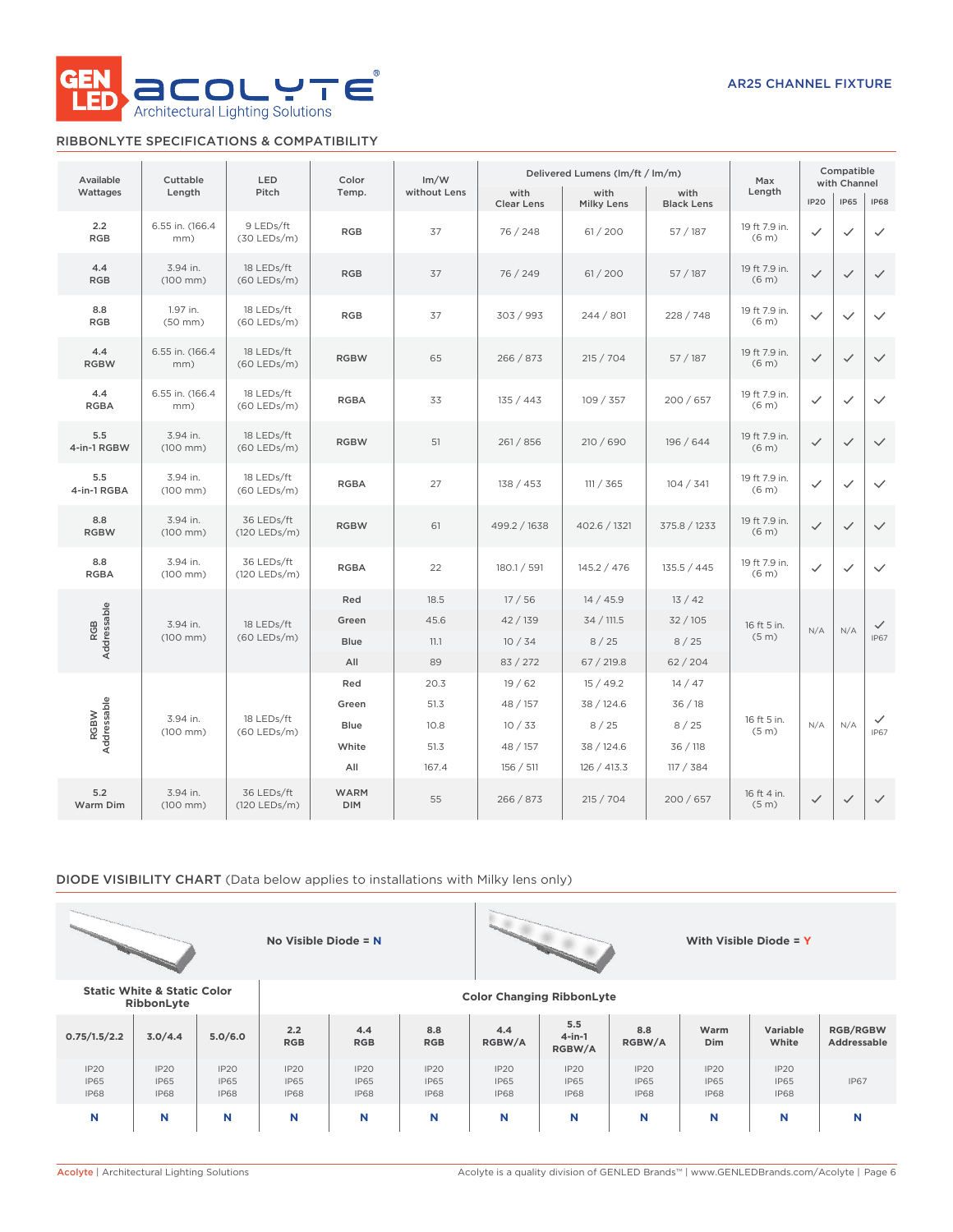

# AVAILABLE DRIVERS

### NON-DIMMING ELECTRONIC DRIVERS LUTRON HI-LUME DRIVERS



30W, 60W, 96W Non-Dimming Electronic Class 2 Drivers

Part No.: • DRVW2430 (30 Watt) • DRVW2460 (60 Watt)

• DRVW2496 (96 Watt)

Output Voltage: 24 V Voltage Range: 120-277 VAC IP Rating: Dry or Damp UL Listed





60W, 96W, 150W, 300W ELV/MLV Dimmable Drivers

Part No.:

- DRVW2460ELVMLV (60 Watt)
- DRVW2496ELVMLV (96 Watt)
- DRVW24150ELVMLV (150 Watt) • DRVW24300ELVMLV (300 Watt)

Line Voltage Dimmable Drivers Output Voltage: 24 V Voltage Range: 100-277 VAC IP Rating: IP67 Dimmable UL, CE, and CSA Listed



240W, 320W Non-Dimming Electronic Drivers

Part No.: • DRVW24240 (240 Watt) • DRVW24320 (320 Watt)

Output Voltage: 24 V Voltage Range: 90-305 VAC IP Rating: Dry or Damp UL Recognized



40W Lutron Hi-Lume 1% Dimming Class 2 Drivers

Part No.: • DRVLUT24403W (40 Watt, 3-wire) • DRVLUT24402W (40 Watt, 2-wire)

Output Voltage: 24 V Voltage Range: 120-277 VAC (3-wire model) or 120V (2-wire model) IP Rating: Dry or Damp Dimmable using 2-wire forward phase, 3-wire+G or digital EcoSystem UL Listed



### LUTRON NOVA-T Dimmer

Part No.: TRIDIMNOVA Width: 2.75 in (70 mm) Length: 4.56 in (116 mm) Depth: 0.30 in (7.6 mm)

- Slide adjusts brightness and On/Off control
- 30 mA max control current
- Available in white finish



### LUTRON DIVA Dimmer

Part No.: TRIDIMDIVA (With Locator Light) TRIDIMDIVAL Width: 2.94 in (75 mm) Length: 4.69 in (120 mm) Depth: 0.30 in (7.6 mm)

- Large paddle switch with a captive linear-slide dimmer
- 30 mA max control current
- Available in white finish
- Available with locator light which glows green when the switch is off

Note: For more options, please reference the Optional Dimmer List on Acolyte product website page.

Part No.: TRIDIMSKY Width: 2.94 in (75 mm) Length: 4.69 in (120 mm) Depth: 0.30 in (7.6 mm)

• Single pole and 3-way versions

LUTRON Skylark Contour Dimmer

- Compatible with Acolyte MLV drivers
- Slide adjusts brightness and On/Off control
- 30 mA max control current
- Available in white finish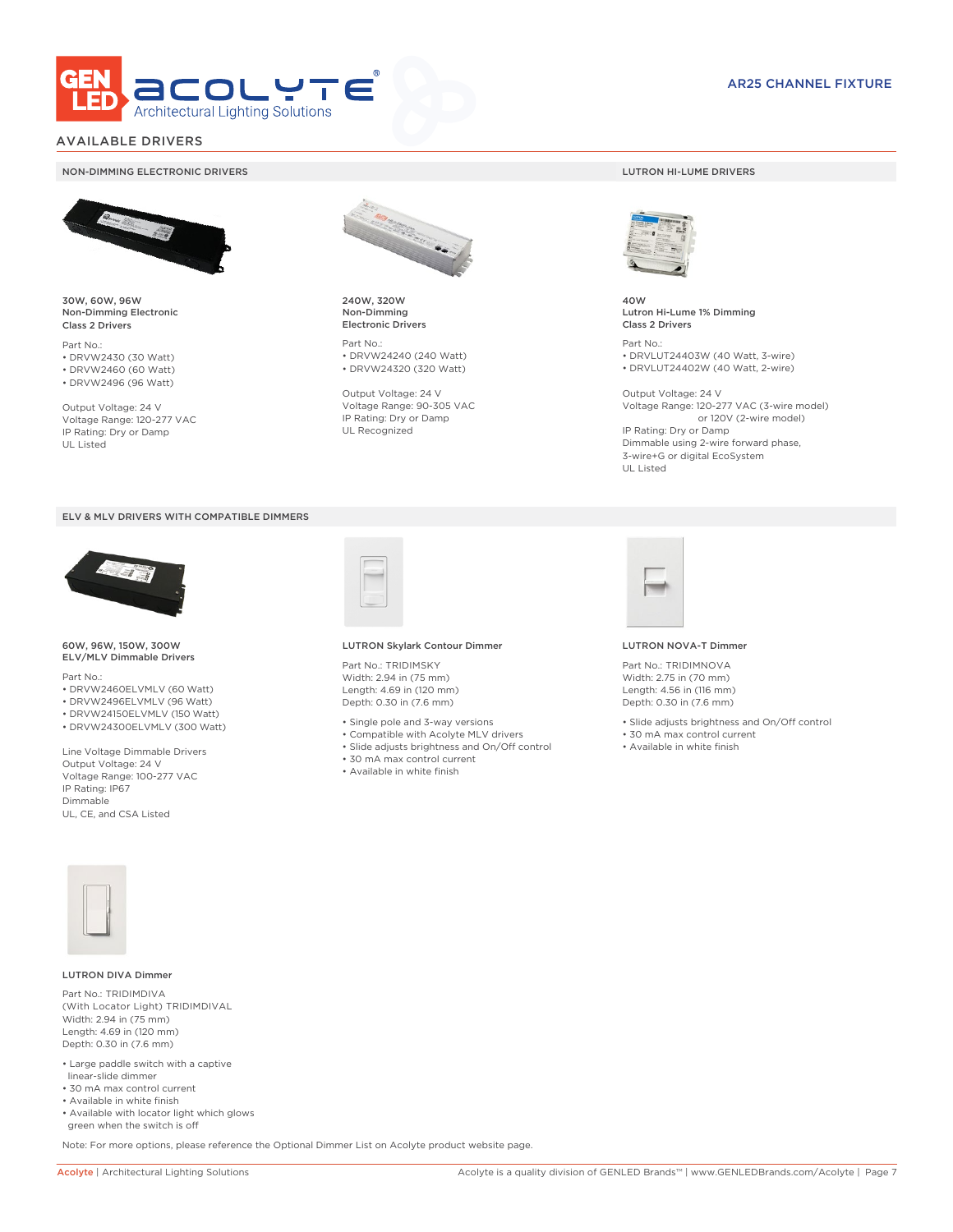

# AVAILABLE DRIVERS / CONTROLLERS AND DIMMING OPTIONS / WIRE GAUGE CHART

### 0-10V DRIVERS AND DIMMERS **DIMMING MODULE**



0-10V Dimmable Waterproof Drivers

96W Part No.: DRVW249610P 288W Part No.: DRVW2428810P Output Voltage: 24 V (+/- 0.5V) Voltage Range: 100-277 VAC Environmental Rating: UL Wet Location UL Listed



Module

DMX CONTROLLER AND PART NUMBER - FOR COLOR CHANGING VERSIONS

 linear-slide dimmer • 30 mA max control current • Available in white finish

# LUTRON DIVA Dimmer

Part No.: LVDIMDIVA Width: 2.94 in (75 mm) Length: 4.69 in (120 mm) Depth: 0.30 in (7.6 mm) • Compatible with 0-10 V Dimming

• Large paddle switch with a captive

- 
- Compatible with 0-10 V Dimming Module
	- Slide adjusts brightness and On/Off control

LUTRON NOVA-T Dimmer Part No.: LVDIMNOVA Width: 2.75 in (70 mm) Length: 4.56 in (116 mm) Depth: 0.30 in (7.6 mm)

• 30 mA max control current • Available in white finish



### Variable White Dimming Module

Part No.: VWDIMMOD

- 1 dimming module required per 30 ft (9.1 m)
- This product is only compatible with Variable White RibbonLyte, not Variable White Amber or Variable White Red. Works with any 0-10V dimmers to provide CCT change with one dimmer and brightness change with the other.

Note: Max length before additional power is introduced



GLASS TOUCH WALL CONTROLLER Part Number: AWCRGBWW AWCVWW



4 CHANNEL WATERPROOF DMX INTERFACE Part Number: DMXINFWLCD4



1 ZONE WALL CONTROLLER Part Number: DMXCTRLG



5 CHANNEL DMX INTERFACE Part Number: DMXINFLCD5



5 ZONE WALL CONTROLLER Part Number: DMXCTRL



DMX OPTO SPLITTER Part Number: DMXOS8



10 ZONE WALL CONTROLLER Part Number: DMXCTRLD

|               | DRIVER AND RIBBONLYTE AT FULL LOAD |        |                |               |      |        |      |               |                |               |      |        |      |               |                |        |
|---------------|------------------------------------|--------|----------------|---------------|------|--------|------|---------------|----------------|---------------|------|--------|------|---------------|----------------|--------|
| Wattages      | 30                                 |        |                | 60            |      | 96     |      | 150           |                | 200           |      | 240    | 300  |               | 320            |        |
| Wire<br>Gauge | Feet                               | Meters | Feet           | <b>Meters</b> | Feet | Meters | Feet | <b>Meters</b> | Feet           | <b>Meters</b> | Feet | Meters | Feet | <b>Meters</b> | Feet           | Meters |
|               |                                    |        |                |               |      |        |      |               |                |               |      |        |      |               |                |        |
| 24 AWG        | 14                                 | 4.27   | $\overline{9}$ | 2.74          | 5.5  | 1.68   | 3.75 | 1.14          | 2.75           | 0.84          | 2.25 | 0.69   | 1.75 | 0.53          | 1.75           | 0.53   |
| 22 AWG        | 22                                 | 6.71   | 14             | 4.27          | 9    | 2.74   | 5.75 | 1.75          | 4.5            | 1.37          | 3.5  | 1.07   | 2.75 | 0.84          | 2.75           | 0.84   |
| 20 AWG        | 35                                 | 10.67  | 23             | 7.01          | 14   | 4.27   | 9    | 2.74          | $\overline{7}$ | 2.13          | 5.75 | 1.75   | 4.5  | 1.37          | 4.25           | 1.30   |
| <b>18 AWG</b> | 56                                 | 17.07  | 37             | 11.28         | 23   | 7.01   | 15   | 4.57          | 11             | 3.35          | 9    | 2.74   | 7.5  | 2.29          | $\overline{7}$ | 2.13   |
| <b>16 AWG</b> | 90                                 | 27.44  | 60             | 18.29         | 37   | 11.28  | 24   | 7.32          | 18             | 5.49          | 15   | 4.57   | 12   | 3.66          | 11             | 3.35   |
| <b>14 AWG</b> | 142                                | 43.29  | 95             | 28.96         | 59   | 17.99  | 38   | 11.59         | 28             | 8.54          | 23   | 7.01   | 19   | 5.79          | 17             | 5.18   |
| <b>12 AWG</b> | 226                                | 68.90  | 151            | 46.04         | 94   | 28.66  | 60   | 18.29         | 45             | 13.72         | 37   | 11.28  | 30   | 9.15          | 28             | 8.54   |
| 10 AWG        | 360                                | 109.76 | 240            | 73.17         | 150  | 45.73  | 96   | 29.27         | 72             | 21.95         | 60   | 18.29  | 48   | 14.63         | 45             | 13.72  |
| 8 AWG         | 574                                | 175.00 | 381            | 116.16        | 239  | 72.87  | 153  | 46.65         | 115            | 35.06         | 95   | 28.96  | 76   | 23.17         | 71             | 21.65  |